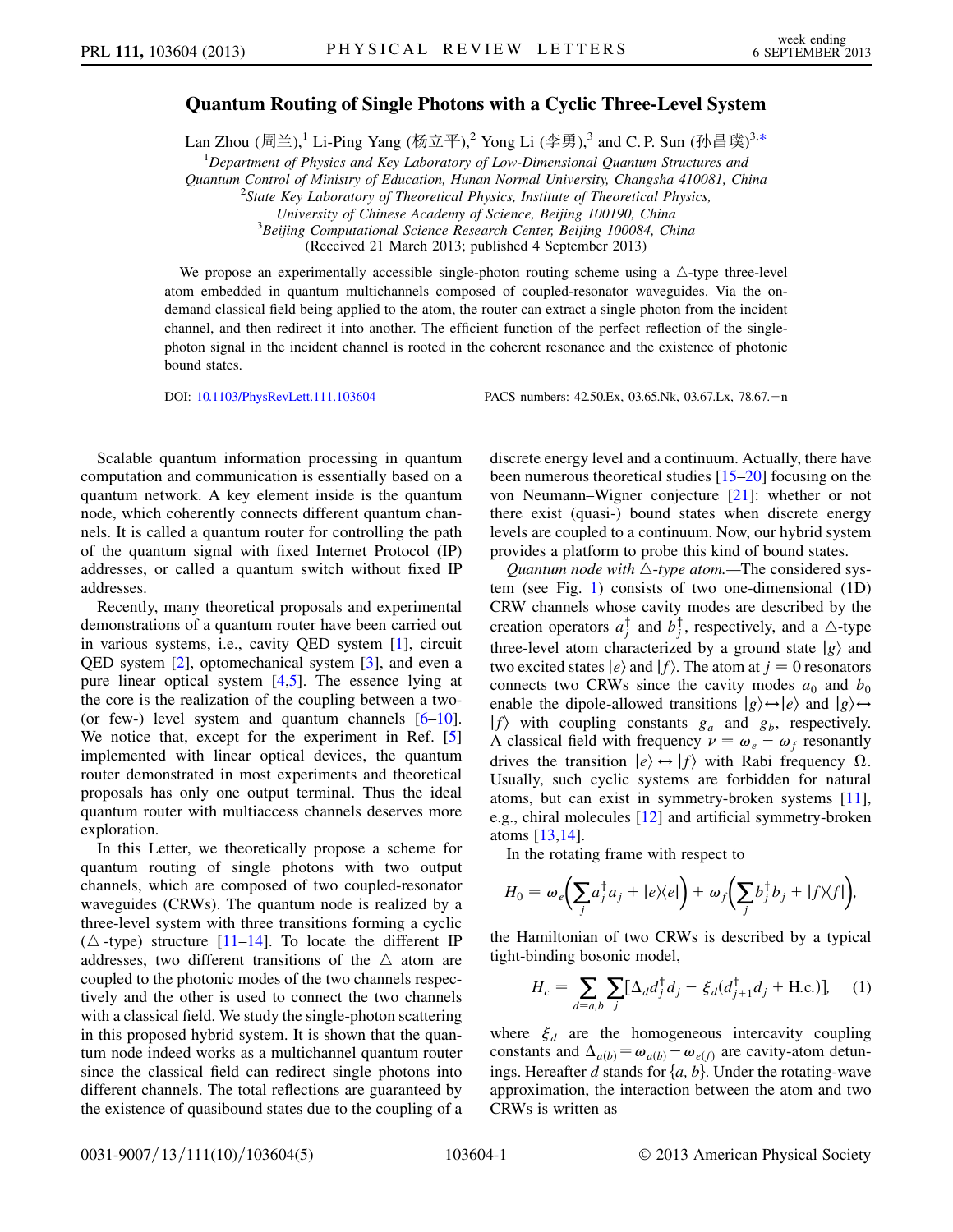<span id="page-1-0"></span>

FIG. 1 (color online). Schematic of routing single photons in two channels made of two CRWs. The three-level atom characterized by  $|g\rangle$ ,  $|e\rangle$ , and  $|f\rangle$  is placed at the cross point  $j = 0$ . CRW-a (-b) couples to the atom through the transition  $|g\rangle \leftrightarrow |e\rangle$  $(|g\rangle \leftrightarrow |f\rangle)$  with strength  $g_a$  ( $g_b$ ) and a classical field  $\Omega$  is applied to resonantly drive  $|e\rangle \leftrightarrow |f\rangle$  transition. An incoming wave from the left side of CRW-a is reflected, transmitted, or transferred to CRW-b.

$$
H_{\text{int}} = g_a |e\rangle\langle g|a_0 + g_b|f\rangle\langle g|b_0 + \Omega|e\rangle\langle f| + \text{H.c.} \quad (2)
$$

The two photonic channels are illustrated by the red and green lines in Fig. [1](#page-1-0). Obviously, in the absence of the classical field, single photons incident from the red channel get reflected or transmitted only within the red one. Photons incident from the red channel can be switched into the other (green) channel only when  $\Omega \neq 0$ .

Coherent scattering of single photons.—Fourier transformation  $d_k = (1/\sqrt{N})\sum_j d_j \exp(ikj)$  shows that each bare CRW supports plane waves with dispersion relation  $E_k^{(d)} = \Delta_d - 2 \xi_d \cos k_d$  ( $k_d \in [0, 2\pi]$ ), i.e., each CRW pos-<br>sesses an energy band with the bandwidth  $4\xi$ . The detunsesses an energy band with the bandwidth  $4\xi_d$ . The detunings  $\Delta_d$  and the intercavity coupling constants determine whether the two bands overlap or not. The classical field mixes the two bands.

Inside the photonic band, the incident photon with energy  $E$  will be elastically scattered. The single-excitation eigenstate is supposed to be

$$
|E\rangle = U_e|e0\rangle + U_f|f0\rangle + \sum_j (A_j a_j^{\dagger} + B_j b_j^{\dagger})|g0\rangle, \tag{3}
$$

<span id="page-1-3"></span>where  $|0\rangle$  is the vacuum state of the CRWs and  $U_e$ ,  $U_f$ ,  $A_j$ , and  $B_i$  are the corresponding amplitudes. The motion of single photons are governed by the discrete scattering equations

$$
ED_j = \Delta_d D_j - \xi_d (D_{j+1} + D_{j-1})
$$
  
+  $\delta_{j0} [V_d (E) D_j + G(E) \bar{D}_j],$  (4)

which is obtained from the Schrödinger equation with Hamiltonian  $H = H_c + H_{int}$  by reducing the atomic amplitudes. Here,  $D = \{A, B\}$  and the overbar designates the element other than  $D$  in the set  $\{A, B\}$ . For convenience, we have introduced the energy-dependent deltalike potentials with strength  $V_d(E) = Eg_d^2/(E^2 - \Omega^2)$  and the effec-<br>tive dispersive coupling strength  $G(E) = \Omega g_g$  a,  $/(E^2 - \Omega^2)$ tive dispersive coupling strength  $G(E) = \Omega g_a g_b/(E^2 - \Omega^2)$  between the resonator modes  $a_0$  and  $b_0$ . The coupling G leads to the channel switching. At  $|E| = \Omega$ , infinite delta potentials are formed at  $j = 0$  in both CRWs. It seems that the delta potential would prevent the propagation of single photons. However, the effective coupling strength G also becomes infinite at  $|E| = \Omega$ , which might transfer the photon from one CRW to the other.

<span id="page-1-1"></span>A wave with energy  $E$  incident from the left side of one CRW (says CRW-a) will result in reflected, transmitted, and transfer waves with the same energy. The wave functions in the asymptotic regions are given respectively by

$$
A(j) = \begin{cases} e^{ik_a j} + r^a e^{-ik_a j}, & j < 0\\ t^a e^{ik_a j}, & j > 0 \end{cases}
$$
 (5)

<span id="page-1-2"></span>and

$$
B(j) = \begin{cases} t_l^b e^{-ik_b j}, & j < 0\\ t_r^b e^{ik_b j}, & j > 0 \end{cases}
$$
 (6)

where  $t^a$  ( $r^a$ ) is the transmitted (reflected) amplitude and  $t_l^b$  ( $t_r^b$ ) is the forward (backward) transfer amplitude. Applying solutions  $(5)$  $(5)$  and  $(6)$  $(6)$  $(6)$  to the discrete scattering equations ([4\)](#page-1-3), we obtain the scattering amplitudes,

<span id="page-1-5"></span>
$$
t^{a}(E) = \frac{2i\xi_{a}\sin k_{a}[2i\xi_{b}\sin k_{b} - V_{b}(E)]}{\prod_{d=a,b}[2i\xi_{d}\sin k_{d} - V_{d}(E)] - G^{2}(E)},
$$
 (7)

$$
t^{b}(E) = \frac{2i\xi_a \sin k_a G(E)}{\prod_{d=a,b} [2i\xi_d \sin k_d - V_d(E)] - G^2(E)},
$$
 (8)

<span id="page-1-4"></span>with continuity conditions  $t_i^b = t_i^b \equiv t^b$  and  $t^a = t^a + 1$ .<br>Here wave numbers k and k, satisfy  $E = \Lambda - 2\xi \cos k =$ Here, wave numbers  $k_a$  and  $k_b$  satisfy  $E = \Delta_a - 2\xi_a \cos k_a = \Delta_b - 2\xi_a \cos k_b$ . From Eqs. (7) and (8), we find that turning  $\Delta_b - 2\xi_a \cos k_b$ . From Eqs. ([7\)](#page-1-4) and [\(8](#page-1-5)), we find that turning<br>on the classical field makes the incoming wave in CRW-a on the classical field makes the incoming wave in CRW-a transfer to CRW-b. It is the classical field that implements the photon-redirection function of the quantum router.

In Fig. [2,](#page-2-0) we plotted the transmittance  $T^a(E) \equiv |t^a(E)|^2$ ,<br>nsfer rate  $T^b \equiv |t^b(E)|^2$  and reflectance  $R^a(E) \equiv |r^a(E)|^2$ . transfer rate  $T^b \equiv |t^b(E)|^2$ , and reflectance  $R^a(E) \equiv |r^a(E)|^2$ <br>as function of the incident energy E. Three different hand as function of the incident energy  $E$ . Three different band configurations are presented. In Fig.  $2(a)$ , there is no overlap between two bands. In this case, single photons cannot travel in CRW-b, because  $k_b$  is complex with a positive imaginary component; i.e., single photons are localized around the atom to form local modes in CRW-b. Therefore, the photon flow is confined in CRW-a, generating the flow conservation equation  $|t^a|^2 + |r^a|^2 = 1$ .<br>However single photons in CRW-*a* can be perfectly However, single photons in  $CRW-a$  can be perfectly reflected when their energies match the eigenvalues of the bound states of CRW-b with  $g_a = 0$ . In Fig. [2\(b\)](#page-2-1), there is the maximum overlap between two bands. In this case, the flow conservation relation changes into  $|t^a|^2 + |r^a|^2 + 2|t^b|^2 = 1$ . The nonvanishing transfer coefficients  $T^b$  and shows that the classical field redirects the single photons  $|a|^2 + |r^a|^2$ <br>rients  $T^b$  a shows that the classical field redirects the single photons coming from one continuum to the other. In Fig.  $2(c)$ , there is partial overlap between two bands. When the energy of the incident photon is out of (within) the overlap region of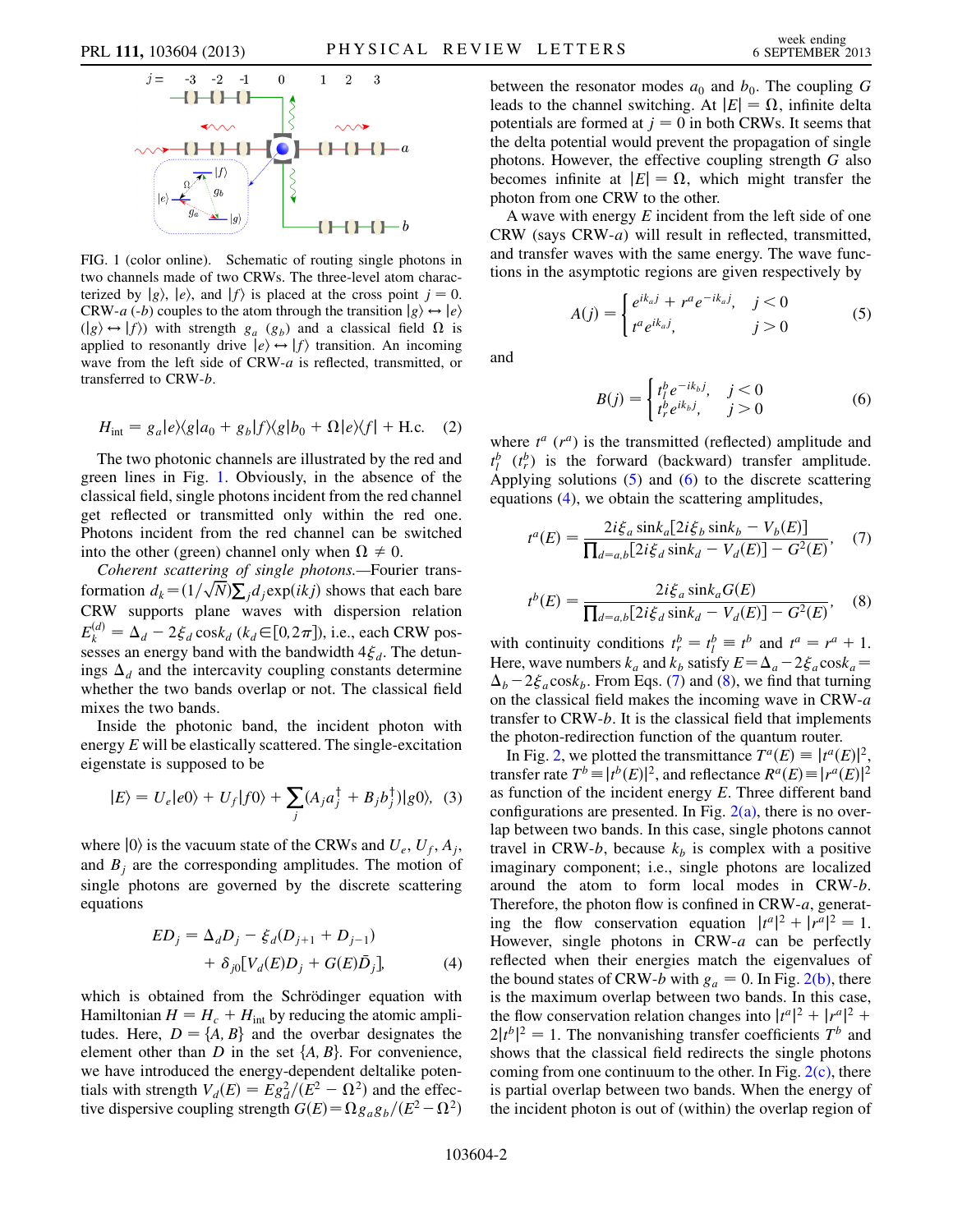

<span id="page-2-0"></span>

<span id="page-2-1"></span>FIG. 2 (color online). The scattering process described by transmittance  $T^a(E)$  (dashed red line), reflectance  $R^a(E)$  (dotted gray line), and transfer rate  $T<sup>b</sup>(E)$  (solid blue line) with different configurations of the two bands of the vacant CRWs. (a)  $\Delta_b = 4.5$ , thus  $\Delta_b - \Delta_a > 2(\xi_a + \xi_b)$ ; (b)  $\Delta_b = 0$ ;<br>(c)  $\Delta_b = 2$  and then  $0 \le \Delta_b - \Delta \le 2(\xi + \xi_b)$ . For conve-(c)  $\Delta_b = 2$ , and then  $0 < \Delta_b - \Delta_a < 2(\xi_a + \xi_b)$ . For conve-<br>pience all the parameters are in units of  $\xi$  and we always set nience, all the parameters are in units of  $\xi_a$  and we always set  $\xi_b = \xi_a = 1, \Delta_a = 0, \Omega = 1, \text{ and } g_a = g_b = 0.5.$ 

the two continuum bands, the conservation relation and the related scattering properties are the same as that in Fig. [2\(a\)](#page-2-1) [Fig. [2\(c\)\]](#page-2-1). We note that the coefficient  $T^b$  can be greater than 1 for the bound state of CRW-b. It is similar to the Feshbach resonance in cold atom scattering, the scattering cross section diverges when the energy of the incident particle matches the bound state of the closed channel. Here, the bound states in CRW-b form the closed channel-b and  $T<sup>b</sup>$  represents the amplitude of the bound states localized around the  $\triangle$  atom instead of the transmission coefficient.

Quantum routing for single photons.—To demonstrate the routing functions of our hybrid system, we first investigate the reflectance, transmittance, and transfer rate of single photons in detail when two bands are maximally overlapped.

When  $\Omega = 0$ , CRW-a and -b are decoupled for the case with single excitation; thus, an incoming wave is effectively scattered by a two-level atom  $(|g\rangle \leftrightarrow |e\rangle)$  within the incident channel. As shown in Fig.  $3(a)$  (the solid blue line), the perfect reflection only occurs when incident waves resonate with the corresponding atomic transition

<span id="page-2-3"></span>

<span id="page-2-2"></span>FIG. 3 (color online). (a) The transmission  $T^a$  as a function of the incident energy E with  $g_a = 0.5$  and  $\Omega = 0$  (solid blue line), or with  $g_a = 0.5$ ,  $g_b = 0$  and  $\Omega = 1$  (dotted-dashed green line); (b),(c) The coefficients  $T^a + R^a$  (solid red lines and dotted black lines),  $2T<sup>b</sup>$  (dashed green lines and dotted-dashed pink lines) as functions of the incident energy E with  $g_a = 0.5$  and  $\Omega = 1.2$ ,  $g_b = 0.5$  for the dotted black and dashed green lines, or  $g_b =$ 0.8[0.2] for the solid red and dotted-dashed pink lines.<br>(d) Transmittance difference  $(T^b - T^a)$  at the condition  $|F| =$ (d) Transmittance difference  $(T^b - T^a)$  at the condition  $|E| =$ <br>O ys q and q. Here we take  $\Lambda = \Lambda = 0$  and  $\xi = \xi = 1$  $\Omega$  vs  $g_a$  and  $g_b$ . Here, we take  $\Delta_a = \Delta_b = 0$ , and  $\xi_a = \xi_b = 1$ .

[\[8\]](#page-3-7). The green dot-dashed line in Fig.  $3(a)$  describes the scattering process where an incoming wave in CRW-a encounters a three-level atom in the absence of CRW-b (i.e.,  $g_b = 0$ ). It is found that the classical field makes the solid blue line split into a doublet with a separation of  $2\Omega$ . That means the incident photon resonant with the atomic transition  $|e\rangle \leftrightarrow |g\rangle$ , becomes transparent. Actually,  $|E|$  =  $\Omega$  correspond to two dressed states of the atom interacting with the classical field. Therefore, by resonantly driving the transition  $|e\rangle \leftrightarrow |f\rangle$ , we are allowed to observe the electromagnetically induced transparency based on the Autler-Townes splitting [\[22\]](#page-4-8). When another output channel (CRW-b) exists, the conservation relation of the photon flow becomes  $|t^a|^2 + |r^a|^2 + 2|t^b|^2 = 1$ . In<br>Figs 3(b) and 3(c) the sufficiently large transfer rate  $T^b$ Figs. [3\(b\)](#page-2-2) and [3\(c\),](#page-2-2) the sufficiently large transfer rate  $T<sup>b</sup>$ shows that the classical field can redirect the single photons coming from one CRW to the other and its strength  $\Omega$ determines the position where the minimum of transmission in  $CRW-a$  and the maximum of the probability transferred to CRW-b occur in the energy axis. That is,  $2T<sup>b</sup>$  has two peaks centered at  $E = \pm \Omega$ . The height of these peaks for  $2T<sup>b</sup>$  will take maximal values when  $g_a = g_b$ . We can further find that the coupling strengths  $g_a$  and  $g_b$  also determine the width of each peak for  $2T<sup>b</sup>$ : The larger the products  $g_a g_b$  are, the wider the peaks are. The transmittance difference  $T^b - T^a$  at  $|E| = \Omega$  in Fig. [3\(d\)](#page-2-2) shows the influence of the coupling strengths  $g_a$  and  $g_b$ . Although the infinite potential  $V_a(\pm \Omega)$  is supposed to totally reflect the incident single photons, the infinite coupling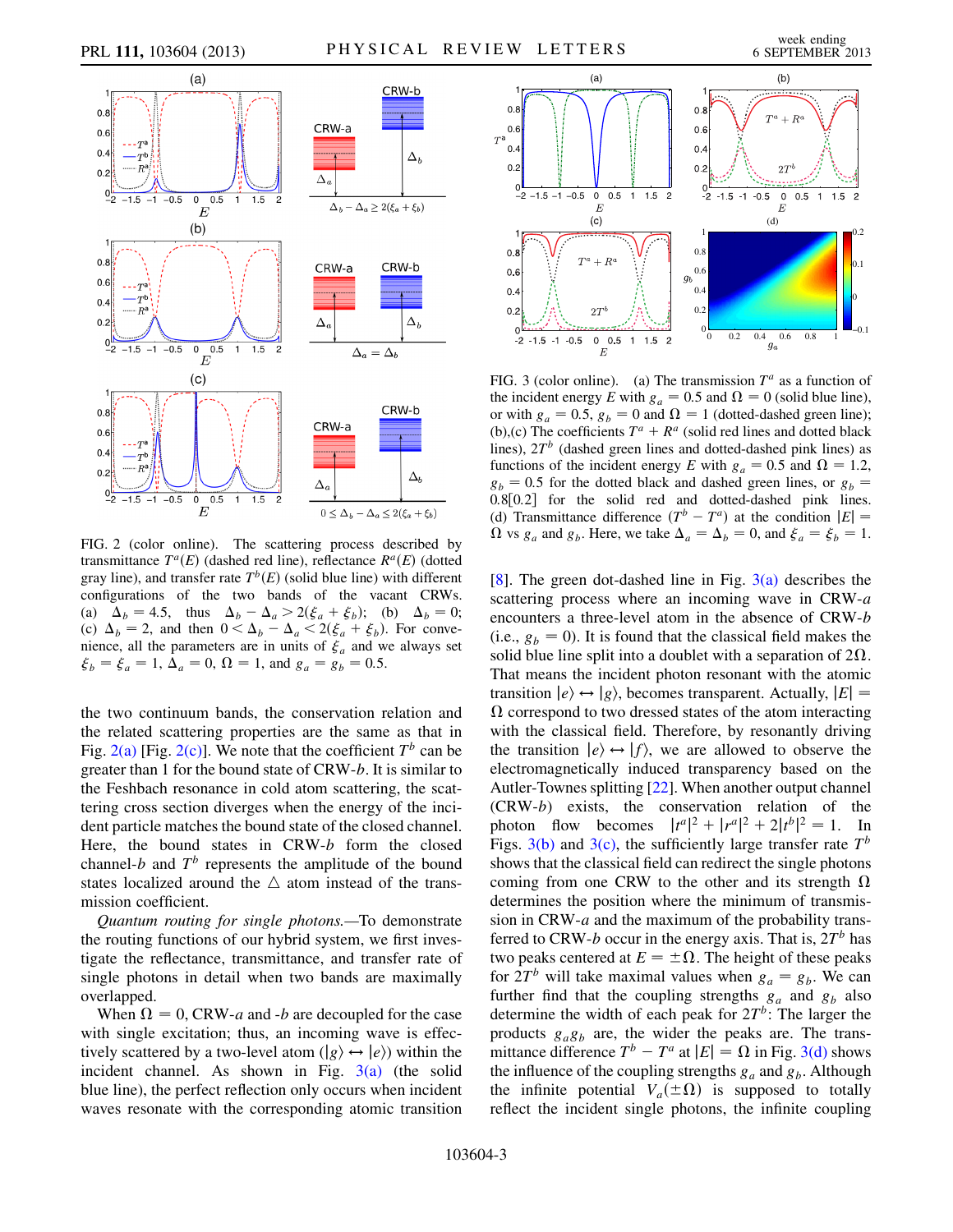

<span id="page-3-8"></span>FIG. 4 (color online). (a) The CRW-b plus the  $\triangle$  atom have two bound states both above and blow the continuum band. The incident photon gets perfectly reflected when its energy matches the bound states within CRW-b; (b) Wave function of the bound state within CRW-b with  $n_b = 0$ .

 $G(\pm\Omega)$  makes the transmission zeros disappear. It can be found that, when  $g_a = g_b$ ,  $|V_a(\pm \Omega)| = |V_b(\pm \Omega)| =$  $|G(\pm\Omega)|$  and then  $T^a(\pm\Omega)=T^b(\pm\Omega)$ .

Bound states.—Now we explore the underlying physical mechanism of perfect reflection in Figs.  $2(a)$  and  $2(c)$ . Although propagating photons can get transmitted in CRW-a or reflected by the three-level atom, the perfect reflections in Fig.  $2(a)$  do not appear at the same position as in Fig.  $3(a)$ . Here, we first study the bound states of CRW-b plus the driven  $\triangle$  atom [Fig. [4\(a\)](#page-3-8)]. The bound states exist when the translation symmetry of the CRW-b is broken. By applying the spatial-exponential-decay solution  $B_{\kappa i} = C \exp(i n_b \pi j - \kappa |j|)$  ( $\kappa > 0$  and  $n_b = 0, 1$ ) as shown in Fig.  $4(b)$  to the scattering equation Eq. [\(4\)](#page-1-3) with  $g_a = 0$ , we obtain the self-consistent condition for the energies of the bound states of CRW-b,

<span id="page-3-9"></span>
$$
(-1)^{n_b}(E^2 - \Omega^2)\sqrt{(E - \Delta_b)^2 - 4\xi_b^2} + Eg_b^2 = 0. \quad (9)
$$

Solutions of Eq. ([9\)](#page-3-9) with  $n_b = 0$  ( $n_b = 1$ ) indicate that the eigenenergies lie below (above) the band. Thus, when the incident energies are out of the energy band of CRW-b. these photons cannot travel out of this channel, resulting in the flow conservation  $|t^a|^2 + |r^a|^2 = 1$ .<br>We note that the left-hand side of Eq.

We note that the left-hand side of Eq. ([9](#page-3-9)) is exactly the term in the square bracket of the numerator in Eq. ([7\)](#page-1-4) by replacing  $k_b$  with  $n_b \pi + i\kappa$ ; i.e., the transmission zeros of  $T^a$  are completely determined by the bound states. Here, the applied classical field couples the bound states of  $CRW-b$  to the continuum of  $CRW-a$ , then bound states plus the continuum band of CRW-a form quasibound states of the total system [\[19\]](#page-4-9). Two interfering paths are formed: single photons travel directly through the CRW-a, or visit the bound states, return back, and continue to propagate in CRW-a. When the incident photons resonate with one of the lower two bound states, the interference originated from the interaction of a discrete localized state with a continuum of guiding modes leads to the total reflection of single photons [Fig.  $4(a)$ ]. This is different from the cases in Fig. [3](#page-2-3) whose zeros ( $T^a = 0$ ) result from the coherent interference between the incoming wave and the wave scattered from the atom  $[8]$  $[8]$ . Furthermore, this effect can be used to probe these bound states.

Conclusions.—We have studied the coherent scattering process of single photons in two 1D CRWs by a  $\triangle$ -type atom, which behaves as a quantum multichannel router. Here, the  $\triangle$  atom functions as a single-photon switch within the incident channel in the following two ways: (1) adjusting the transition energy of the artificial atom associated with the incident channel in the absence of the classical field; (2) adjusting the configuration of the two continuums by changing the detunings to make the incident photons match the bound states of the other CRWs in the presence of the classical field. When the classical field is applied to dress the atom, single photons can be routed from one channel to the other once any dressed state matches the continuums of the two channels. The promising candidates for experimental implementations of the above quantum routing system are the following: The circuit QED system [\[23\]](#page-4-10) where two coplanar linear resonators are coupled to a cyclic  $\triangle$ -atom [\[14\]](#page-4-2) using three Josephson junctions and microwaves serve as the classical controlling field; The defect cavities in photonic crystal coupled to a silicon-based quantum dot  $[24,25]$  $[24,25]$  $[24,25]$  $[24,25]$  $[24,25]$ . We hope that the quantum routing function predicted in this letter can be observed in some experiments.

This work is supported by NSFC No. 11074071, No. 11374095, No. 11121403, No. 10935010, No. 11174027, and No. 11074261; NFRPC No. 2012CB922103, and No. 2012CB922104, No. 2014CB921402, Hunan Provincial Natural Science Foundation of China (11JJ7001, 12JJ1002), and Scientific Research Fund of Hunan Provincial Education Department (No. 11B076).

[\\*c](#page-0-0)psun@csrc.ac.cn; http://www.csrc.ac.cn/~suncp

- <span id="page-3-1"></span><span id="page-3-0"></span>[1] T. Aoki, A. Parkins, D. Alton, C. Regal, B. Dayan, E. Ostby, K. Vahala, and H. Kimble, [Phys. Rev. Lett.](http://dx.doi.org/10.1103/PhysRevLett.102.083601) 102[, 083601 \(2009\)](http://dx.doi.org/10.1103/PhysRevLett.102.083601).
- <span id="page-3-2"></span>[2] I.-C. Hoi, C. M. Wilson, G. Johansson, T. Palomaki, B. Peropadre, and P. Delsing, [Phys. Rev. Lett.](http://dx.doi.org/10.1103/PhysRevLett.107.073601) 107, [073601 \(2011\).](http://dx.doi.org/10.1103/PhysRevLett.107.073601)
- <span id="page-3-3"></span>[3] G. S. Agarwal and S. M. Huang, *[Phys. Rev. A](http://dx.doi.org/10.1103/PhysRevA.85.021801)* 85, 021801 [\(R\) \(2012\).](http://dx.doi.org/10.1103/PhysRevA.85.021801)
- <span id="page-3-4"></span>[4] X.-S. Ma, S. Zotter, J. Kofler, T. Jennewein, and A. Zeilinger, *Phys. Rev. A* **83**[, 043814 \(2011\).](http://dx.doi.org/10.1103/PhysRevA.83.043814)
- <span id="page-3-5"></span>[5] X.-Y. Chang et al.,  $arXiv:1207.7265$ .
- <span id="page-3-6"></span>[6] J. T. Shen and S. Fan, *Phys. Rev. Lett.* **95**[, 213001 \(2005\)](http://dx.doi.org/10.1103/PhysRevLett.95.213001); Phys. Rev. A 79[, 023837 \(2009\)](http://dx.doi.org/10.1103/PhysRevA.79.023837); 79[, 023838 \(2009\)](http://dx.doi.org/10.1103/PhysRevA.79.023838); S. Fan, P. Villeneuve, J. Joannopoulos, M. Khan, C. Manolatou, and H. Haus, Phys. Rev. B 59[, 15882 \(1999\).](http://dx.doi.org/10.1103/PhysRevB.59.15882)
- [7] J. T. Shen and S. Fan, *Phys. Rev. Lett.* **98**[, 153003 \(2007\)](http://dx.doi.org/10.1103/PhysRevLett.98.153003); T. Shi and C. P. Sun, Phys. Rev. B 79[, 205111 \(2009\)](http://dx.doi.org/10.1103/PhysRevB.79.205111); T. Shi, Shanhui Fan, and C. P. Sun, [Phys. Rev. A](http://dx.doi.org/10.1103/PhysRevA.84.063803) 84, [063803 \(2011\);](http://dx.doi.org/10.1103/PhysRevA.84.063803)
- <span id="page-3-7"></span>[8] L. Zhou, Z. R. Gong, Y.-x. Liu, C. P. Sun, and F. Nori, Phys. Rev. Lett. 101[, 100501 \(2008\);](http://dx.doi.org/10.1103/PhysRevLett.101.100501) [Phys. Rev. A](http://dx.doi.org/10.1103/PhysRevA.80.062109) 80,